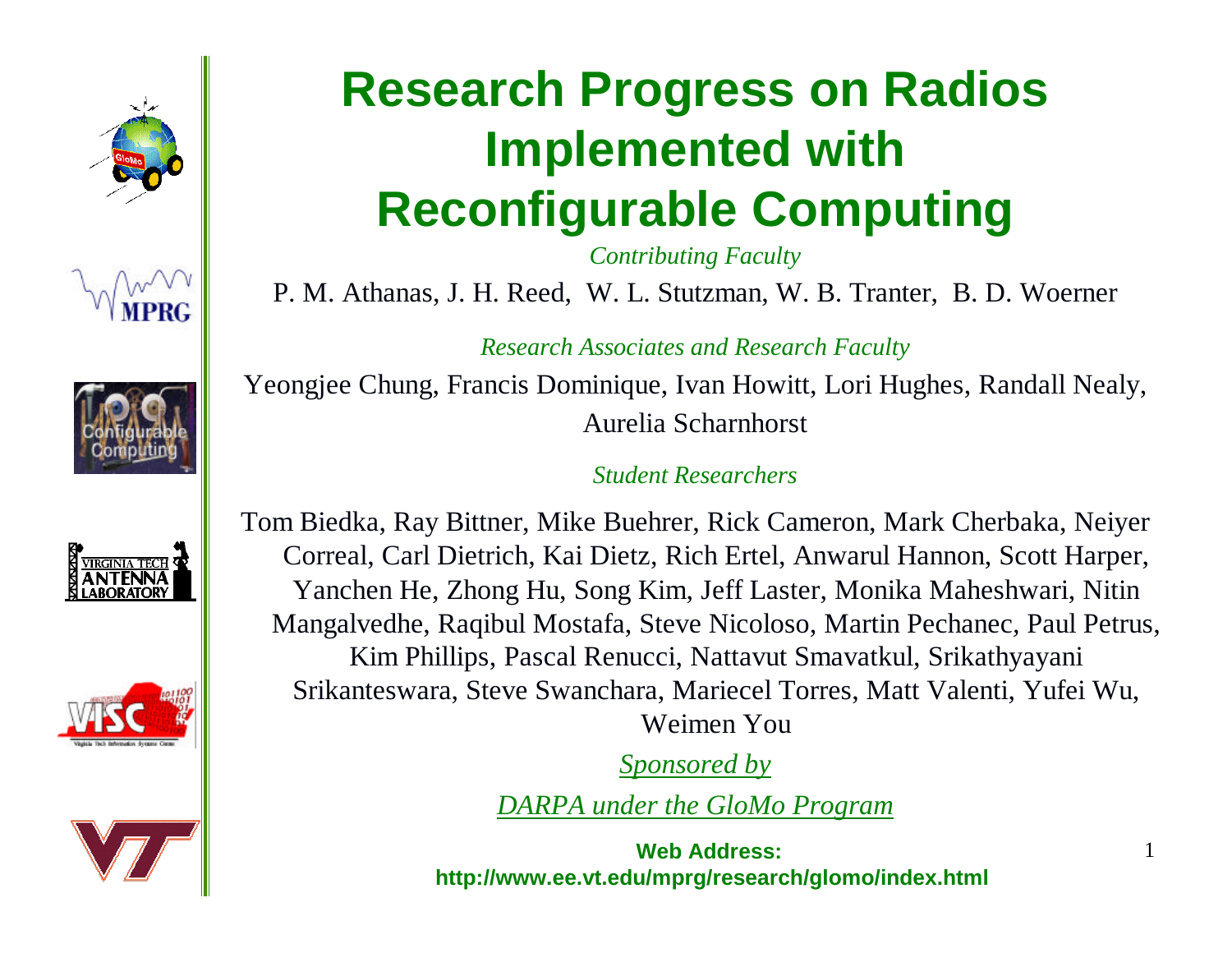











## Objective of the Project

- Design and build a high speed radio testbed using *configurable computing modules* and advanced receiver architectures
	- $\rightarrow$  Improved capacity
	- $\rightarrow$  Flexibility of platform
	- $\rightarrow$  Increases in processing power of platform
- Demonstrate smart antennas at the handset
- Create a hardware/software test bed to prove networking concepts